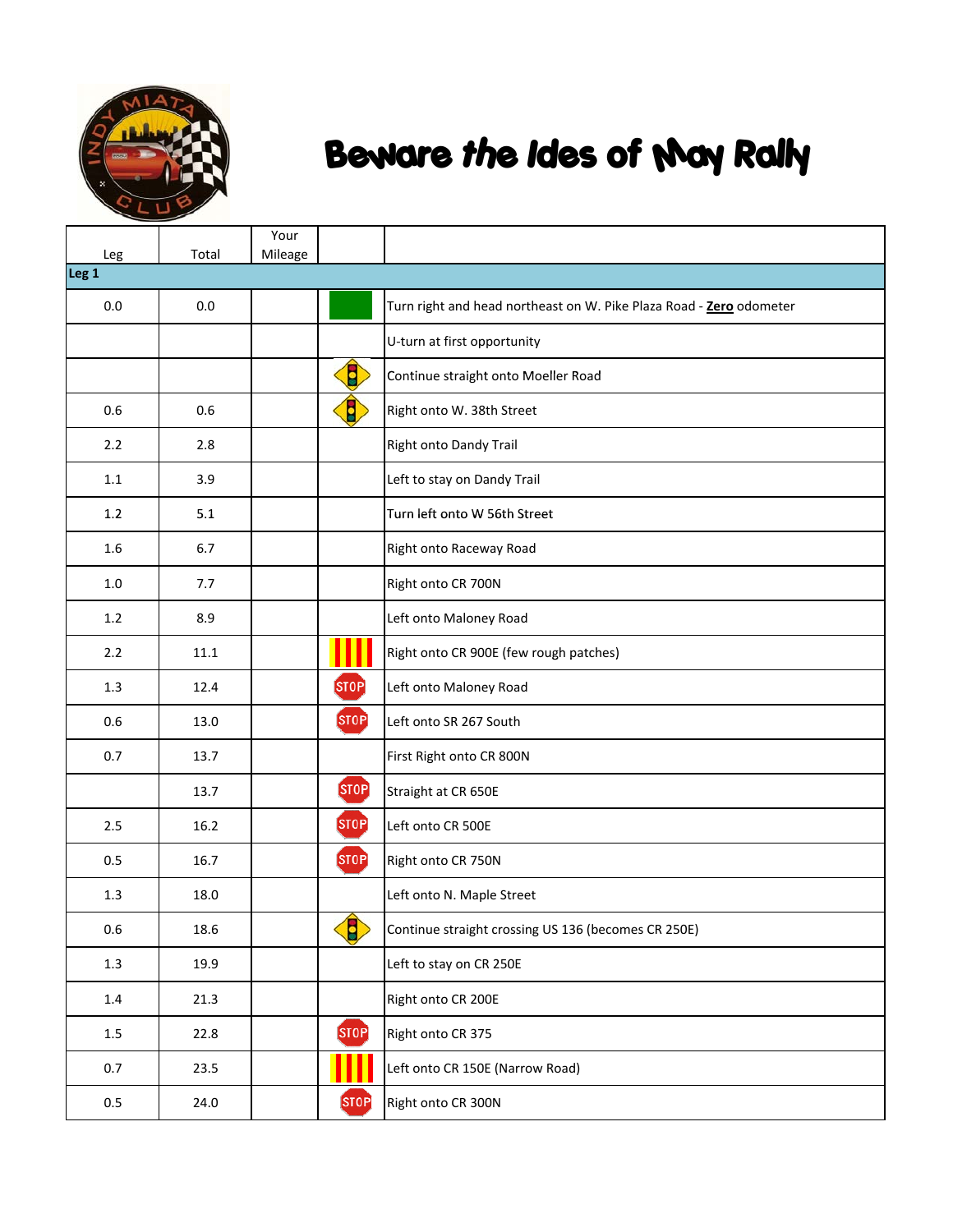

| Leg      | Total  | Your<br>Mileage |                   |                                                                        |
|----------|--------|-----------------|-------------------|------------------------------------------------------------------------|
| 0.5      | 24.5   |                 | ST <sub>OP</sub>  | Continue straight on CR 300N - CTDNS                                   |
| 1.0      | 25.5   |                 | <b>STOP</b>       | Right onto CR 0 / N Washington Street                                  |
| 2.2      | 27.7   |                 | STOP <sup></sup>  | Left onto CR 500N                                                      |
| 0.7      | 28.4   |                 | $[{\tt STOP}]$    | Continue straight on CR 500N - CTDNS                                   |
| 1.0      | 29.4   |                 |                   | Right onto CR 200W                                                     |
| 0.8      | 30.2   |                 |                   | Left onto Montclair Road - residential area, please drive slowly       |
| 0.4      | 30.6   |                 |                   | First right to stay on Montclair Road                                  |
| 0.3      | 30.9   |                 | <b>STOP</b>       | Left onto CR 625N                                                      |
| 1.0      | 31.9   |                 |                   | Slight right onto CR 350W                                              |
| 0.3      | 32.2   |                 |                   | Left onto CR 650N                                                      |
| 0.5      | 32.7   |                 |                   | First right onto CR 400W                                               |
| 1.1      | 33.8   |                 | <b>STOP</b>       | Left onto CR 750N - CTDNS                                              |
| 0.7      | 34.5   |                 | STOP <sup>1</sup> | Continue on CR 400W                                                    |
| 0.5      | 35.0   |                 |                   | Left to stay on CR 400W                                                |
| 0.3      | 35.3   |                 | STOP              | Left onto CR 875N - CTDNS - Poor Visibility to Right                   |
| 1.5      | 36.8   |                 |                   | Left onto Ross Road                                                    |
| 2.1      | 38.9   |                 |                   | Right onto S. Lebanon Street                                           |
| 0.2      | 39.1   |                 |                   | Restroom facilities available but better rest stop in about 15 minutes |
| 0.2      | 39.1   |                 | <b>STOP</b>       | Left onto E. Main Street / US 136                                      |
| $11.1\,$ | $50.2$ |                 |                   | Right onto CR 540E                                                     |
| $1.0\,$  | 51.2   |                 | STOP <sup></sup>  | Left onto CR 100S - several rough spots                                |
| 1.5      | 52.7   |                 | <b>STOP</b>       | Right onto Nucor Road                                                  |
| $2.2\,$  | 54.9   |                 |                   | Left into Pilot Truck Stop                                             |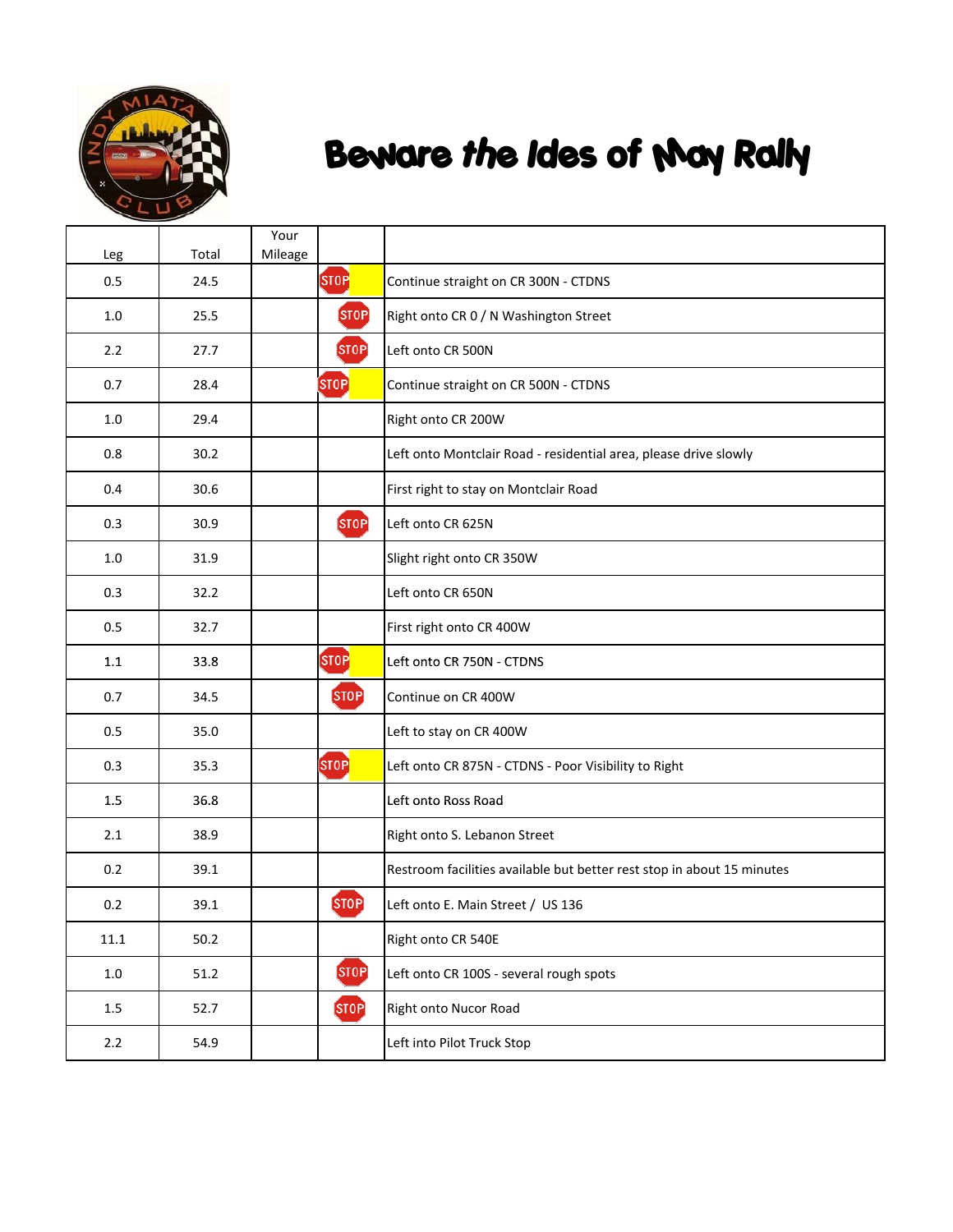

| Leg              | Total | Your<br>Mileage |                           |                                                      |
|------------------|-------|-----------------|---------------------------|------------------------------------------------------|
| Leg <sub>2</sub> |       |                 |                           |                                                      |
| 0.0              | 0.0   |                 |                           | Right onto SR 32 - ZERO Odometer                     |
| 0.1              | 0.1   |                 |                           | Right onto Nucor Road                                |
| 1.9              | 2.0   |                 | STOP                      | Continue straight crossing US 136 - CTDNS            |
| 4.0              | 6.0   |                 | <b>STOP</b>               | Left onto E. Ladoga Road (CR 500S)                   |
| 0.8              | 6.8   |                 |                           | Rigth onto S. Ladoga Road (CR 500E)                  |
| 3.5              | 10.3  | 10.3            |                           | Right onto Washington Street                         |
| 0.3              | 10.6  |                 |                           | Left onto SR 234 / E. Main Street                    |
| 6.2              | 16.8  |                 |                           | Right onto CR 850W                                   |
| 1.6              | 18.4  |                 | STOP <sup></sup>          | Left onto Ladoga Road - CTDNS                        |
| 2.9              | 21.3  | 11.1            |                           | Residential area - continue straight                 |
| 0.4              | 21.7  |                 | <b>STOP</b>               | Right at 2nd Stop sign - Main Street                 |
| 0.1              | 21.8  |                 | STOP                      | Left onto SR 236 / E. Pearl Street - CTDNS           |
| 0.4              | 22.2  |                 |                           | Left onto CR 650N                                    |
| 2.8              | 25.0  |                 |                           | Left onto CR 350W - traffic from right does not stop |
| 1.9              | 26.9  |                 |                           | Right onto CR 775N                                   |
| 0.9              | 27.8  |                 |                           | Turn left onto CR 200W                               |
| 0.3              | 28.1  |                 |                           | Right onto CR 800N                                   |
| 0.9              | 29.0  |                 | $[{\small\texttt{STOP}}]$ | Left onto CR 100W / SR 39 / N. State Street - CTDNS  |
| 0.3              | 29.3  | 7.9             |                           | Right onto US 136 / W. Main Street                   |
| 5.8              | 35.1  | 5.7             |                           | Left onto CR 475E                                    |
| $1.1\,$          | 36.2  |                 | <b>STOP</b>               | Right onto CR 750N                                   |
| 0.3              | 36.5  |                 |                           | Left onto CR 500E                                    |
| 0.5              | 37.0  |                 |                           | Second right onto CR 800N - immediately after bridge |
| $2.5\,$          | 39.5  |                 | <b>STOP</b>               | Right onto SR 267                                    |